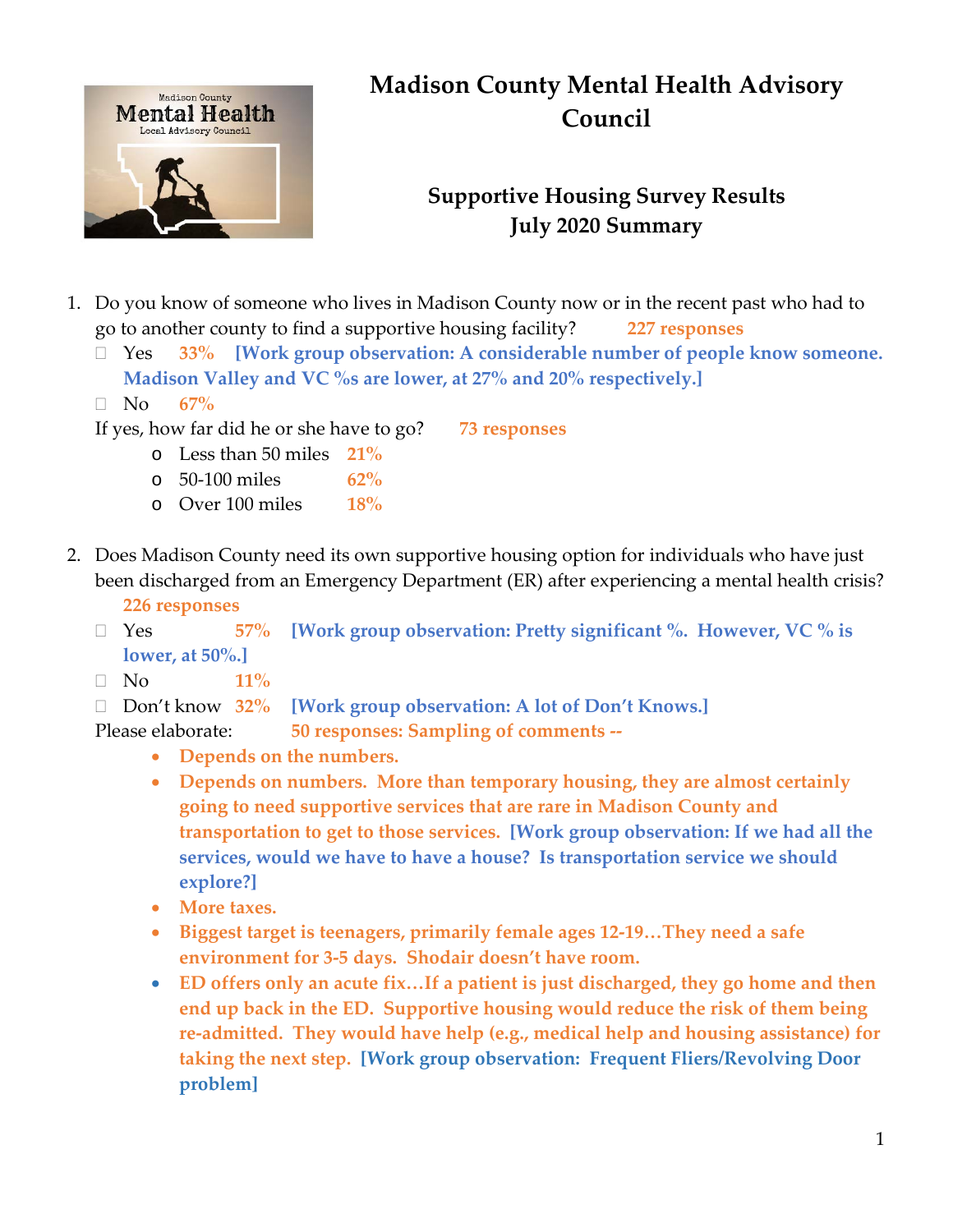- **It could serve as a buffer time between two extremes that could help people assess their needs. Plus, being discharged doesn't mean that one is all better…mental health is sneaky.**
- 3. Does Madison County need its own supportive housing option for individuals who have just been discharged from an Emergency Department (ER) after experiencing a drug or alcohol overdose? **227 responses**
	- Yes **57% [Work group observation: Close to Yes number above. Still don't have an idea of The Numbers. Ruby Valley & Madison Valley %s are higher, at 61% and 63% respectively. VC % is lower, at 50%.]**
	- $\Box$  No  $14\%$
	- Don't know **30%**

Please elaborate: **41 responses: Sampling of comments –**

- **Need NOT be forced to go back to an environment and friends who are also abusing substances. Need good nutrition. Need supervision to avoid or reverse a subsequent OD.**
- 4. Does Madison County need its own supportive housing option for individuals who are participating in an outpatient drug or alcohol addiction treatment program? **217 responses**
	- Yes **54% [Work group observation: Ruby Valley & VC %s are much higher, at 74% and 83% respectively.]**
	- No **20%**
	- Don't know **26%**

Please elaborate: [not tabulated]

- 5. Does Madison County need its own supportive housing option for individuals who are victims of domestic abuse? **227 responses**
	- Yes **74% [Work group observation: Very high. Ruby Valley & Madison Valley % are even higher, at 82% and 79% respectively.]**
	- No **6% [Work group observation: Zero "No" responses from VC]**
	- Don't know **20% [Work group observation: A lot of Don't Knows]**

Please elaborate: **31 responses: Sampling of comments –**

- **There are domestic abuse shelters in Dillon, Butte, and Bozeman. Maybe Madison County could collaborate with the Community Support Center (CSC) in Dillon. We (CSC) take Madison County residents now, as we consider all of Madison County to be in our service area. Yet, transportation can be a barrier. Having something shortterm for Madison County residents that is more accessible would limit the barriers (to someone getting help). CSC has access to pediatric sexual assault examiners/nurses.**
- 6. Does Madison County need its own supportive housing option for individuals who are homeless? **225 responses**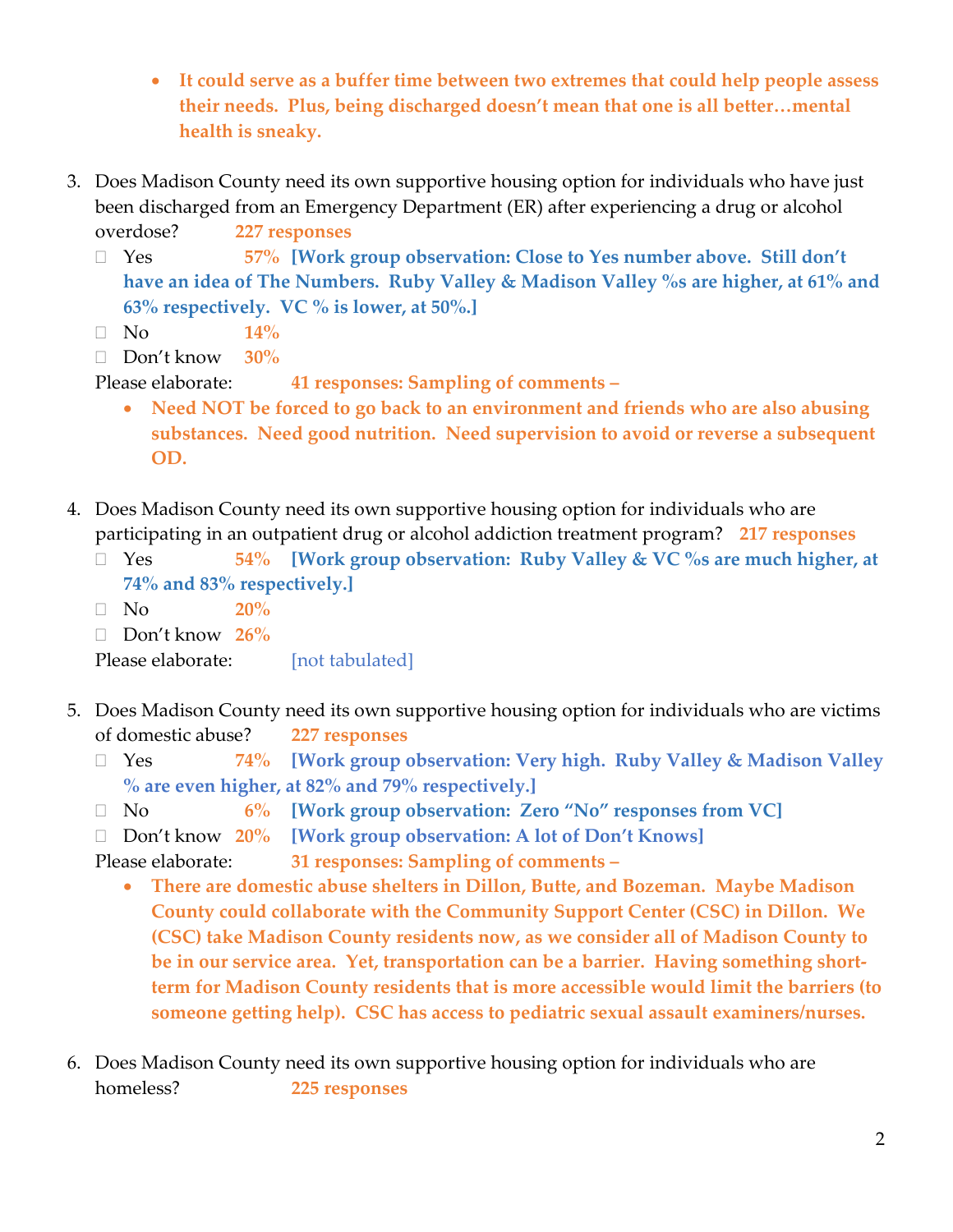- Yes **49% [Work group observation: One of two options where Yes is not a majority response. Madison Valley % is higher, at 58%. VC % is lower, at 30%.]**
- $\Box$  No  $24\%$
- Don't know **27%**

Please elaborate: **32 responses: Sampling of comments –**

- **They should go somewhere else.**
- **They should find a job, probably in a bigger place.**
- **I don't think homeless people stick around here long, because of our inclement weather in the winter. They usually just pass through. We may see a couple of people a year in the ER; they may live out of their car with no plan as to where they are headed next. It's not a hot issue. A larger town like Missoula gets more homeless people because they have more services. Many have mental health issues and are reluctant to seek out medical care.**
- 7. Does Madison County need its own supportive housing option for individuals who have just been discharged from jail, the State Hospital, a mental health crisis stabilization facility, or a treatment center for behaviors pertaining to a mental illness and/or addictive disorder? **227 responses**
	- Yes **44% [Work group observation: Second option where Yes is not a majority response. Madison Valley % is higher, at 52%. VC % is lower, at 30%.]**
	- No **22%**
	- Don't know **33% [Work group observation: VC % is higher, at 60%.]**

Please elaborate: **32 responses: Sampling of comments –**

- **Re-entry into the community can be very difficult.**
- **I believe this is truly a need. And I think there could be funding options.**
- **Home may not know how to deal with individual.**
- 8. **[Work group recommendation: Disregard, question was confusing.]** If you said Yes to any of Questions #2-7 above, on a scale of 1 to 6 please rank the situations in terms of their urgency (1= least urgent; 6= most urgent)
	- $\Box$  Mental health crisis
	- $\Box$  Drug or alcohol overdose
	- □ Outpatient addiction treatment program
	- $\Box$  Domestic abuse
	- □ Homeless
	- $\Box$  Recent discharge from jail, etc. for behaviors related to mental illness and/or addiction

## 9. **[Work group recommendation: Disregard, question was confusing. However, a few comments may be worth highlighting.]** Do you see a difference in the supportive housing needs of local youth (minors) vs. local adults?

- Yes
- No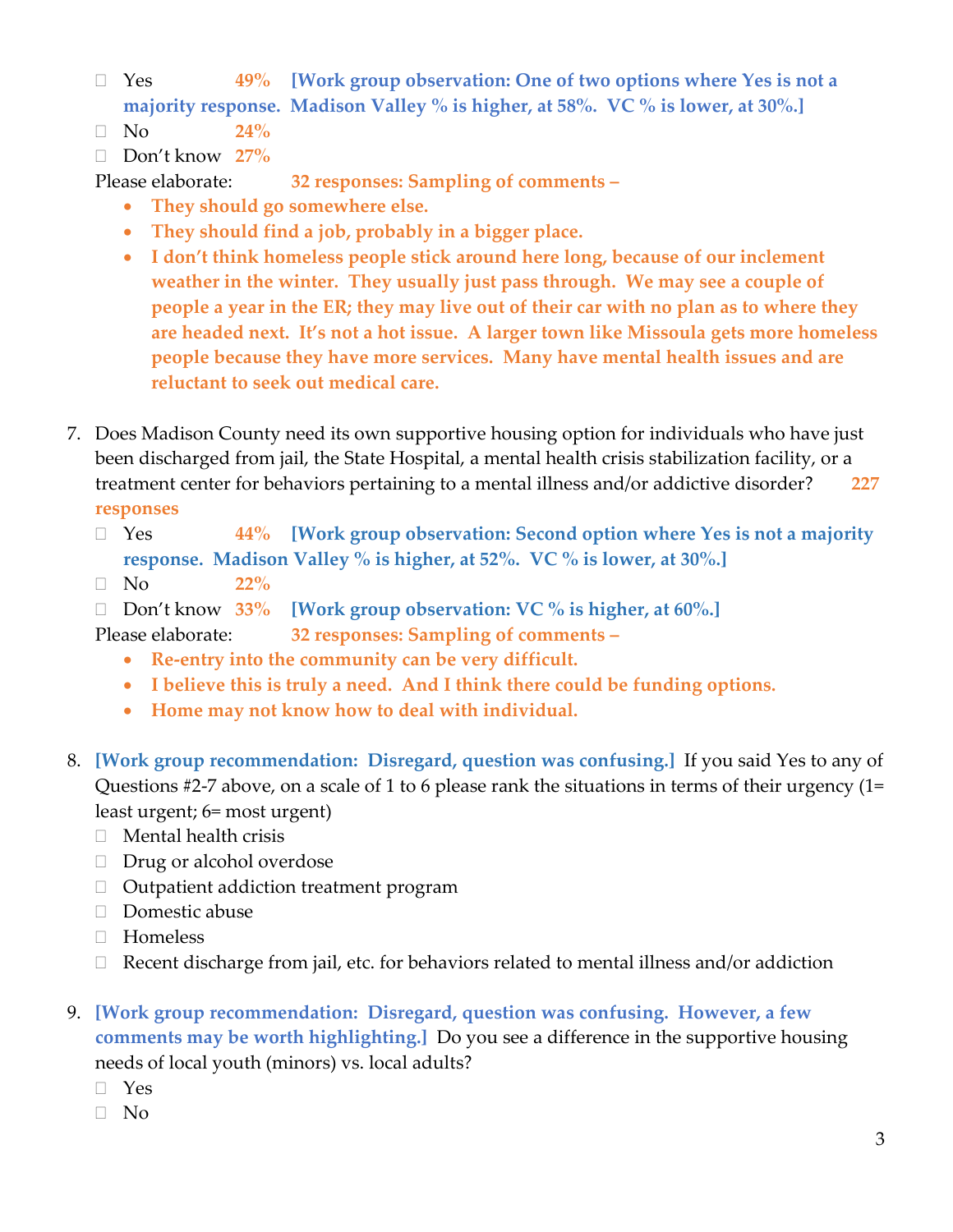If Yes, please describe: **Sampling of comments –**

- **It is just as real for youth as for adults. Making it local is one less trauma for a young person. If young can stay connected to local community, it is less stigmatizing, less traumatizing, and healthier than an adult.**
- **Youth require a different approach and treatment modalities for effective change outcomes.**
- 10. If one or more supportive housing facilities were to open up in Madison County, what length of stay would you generally recommend? **210 responses**
	- One month or less **30%**
	- Up to three months **44%**
	- Up to six months **16%**
	- Longer **5%**

Please explain your recommendation: **80 responses: Sampling of comments --**

- **Depends on why/reasons/case by case/person and need.**
- **We can't expect people to get better in a short amount of time. Longer stay means less of a chance of a person relapsing or failing.**
- **Try to give enough time to perhaps stabilize behavior.**
- **Important to ensure that people have a place to go afterwards. Sustainability piece. CSC in Dillon (for domestic abuse situations) has no set limit – maybe a week, maybe a month.**
- **We're not talking about a facility where someone can get better.**
- 11. Would you be concerned if there was a supportive housing facility in your neighborhood/community? **218 responses**
	- Yes **50% [Work group observation: Overall, Yes responses are evenly split with No responses. Madison Valley % is much lower, at 37%. VC% is much higher, at 80%.]**
	- No **52%**

### If yes, what would be your concerns? **121 responses** [included several people who answered No above]

| o Increase in crime                                                              | 65%           |
|----------------------------------------------------------------------------------|---------------|
| o Increase in drug use                                                           | 60%           |
| o Increase in traffic                                                            | 36%           |
| o Decrease in property values                                                    | 39%           |
| o Create a burden for the county to maintain, staff, and provide security $64\%$ |               |
| o Other                                                                          | 23 responses: |
|                                                                                  |               |

- **Sampling of comments –**
	- o **Yes or no depending on the type of supportive housing.**
	- o **Concern is difficult to access. If it is for domestic violence or mental health then no – but for substance abuse or release from jail – then we need to consider the impacts on neighborhoods.**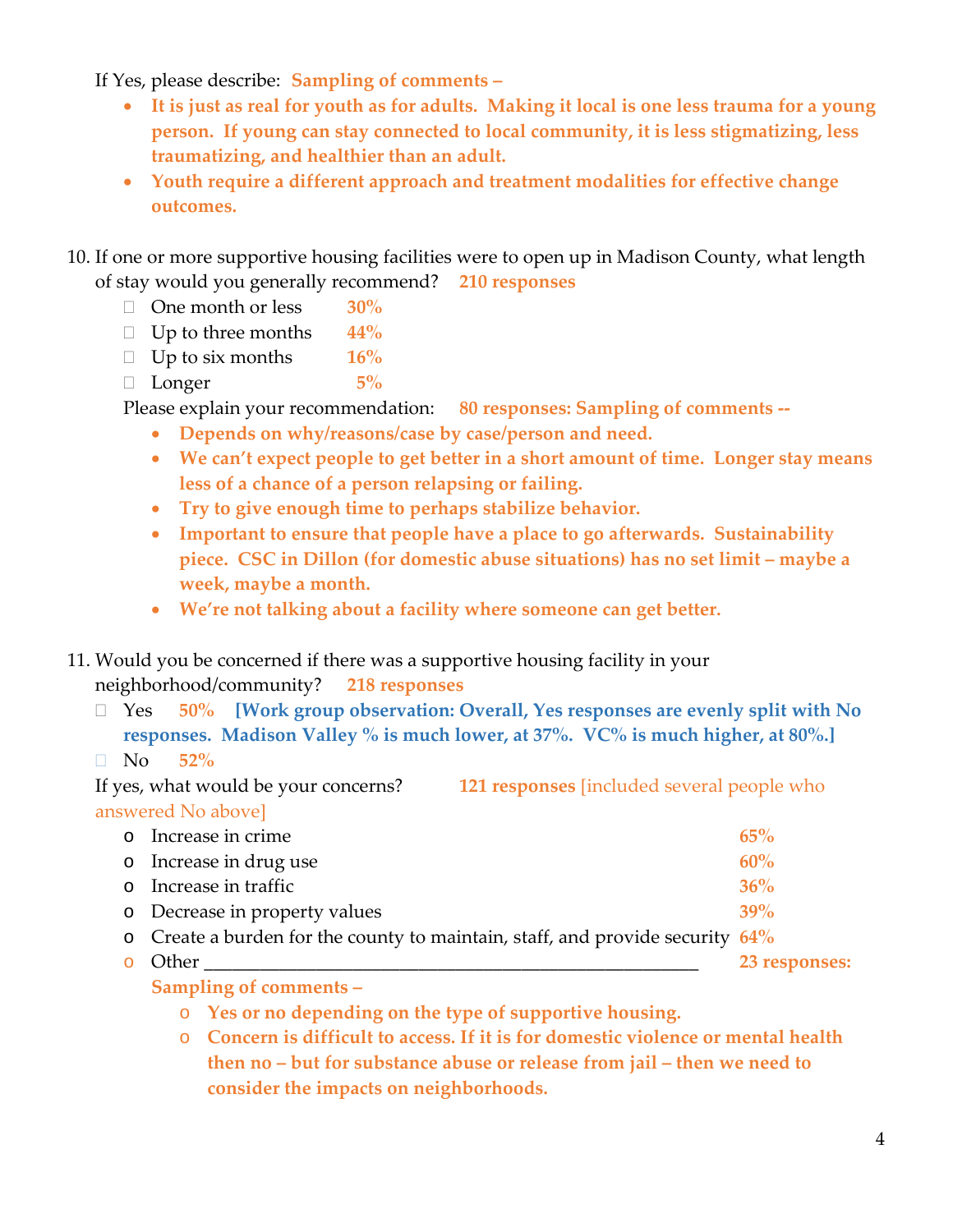12. A network of community support services should be readily available to a supportive housing

| facility. Check below the ones you consider to be most important.                | 213 responses |              |  |
|----------------------------------------------------------------------------------|---------------|--------------|--|
| <b>Medical services</b>                                                          | 64%           | **           |  |
| Mental health counseling                                                         | 81%           | **           |  |
| Addiction counseling                                                             | 70%           | **           |  |
| Peer support                                                                     | 42%           |              |  |
| Security                                                                         | 55%           |              |  |
| Resident manager                                                                 | 45%           |              |  |
| Food pantry                                                                      | 37%           |              |  |
| Parenting classes                                                                | $32\%$        |              |  |
| Assistance in identifying permanent housing options                              | 58%           | **           |  |
| Assistance in identifying job possibilities                                      | 58%           | **           |  |
| Assistance in applying for social service programs (e.g., Medicaid, Supplemental |               |              |  |
| Security Income-SSI)                                                             | 46%           |              |  |
| Academic tutoring                                                                | 21%           |              |  |
| Basic Life Skills (e.g., cooking)                                                | 44%           |              |  |
| Transportation                                                                   | 39%           |              |  |
| Other:                                                                           |               | 12 responses |  |

13. Would anyone you know benefit from supportive housing? **221 responses**

Yes **31%**

 No **68% [Work group observation: A lot of people don't know someone. Still, they believe it would benefit our community (See question below).]** Please elaborate: **35 responses**

14. Would a supportive housing facility benefit our community? **219 responses**

 Yes **64% [Work group observation: Madison Valley % is higher, at 73%. VC% is lower, at 60%.]**

#### No **23%**

Please elaborate: **69 responses: Sampling of comments –**

- o **If we have individuals in our county who need these services, they should be able to get them within our area.**
- o **Need a town larger than Twin Bridges, perhaps Ennis.**
- o **I don't like the word facility. No big building. Best if it's a small private apartment or motel room for one individual or family. There won't be a huge population all at one time.**

15. Do you have any additional comments or suggestions? **30 responses**

#### 16. Demographic information:

- a. What Madison County community do you live in or near? **220 responses**
	- Alder-Laurin **8%**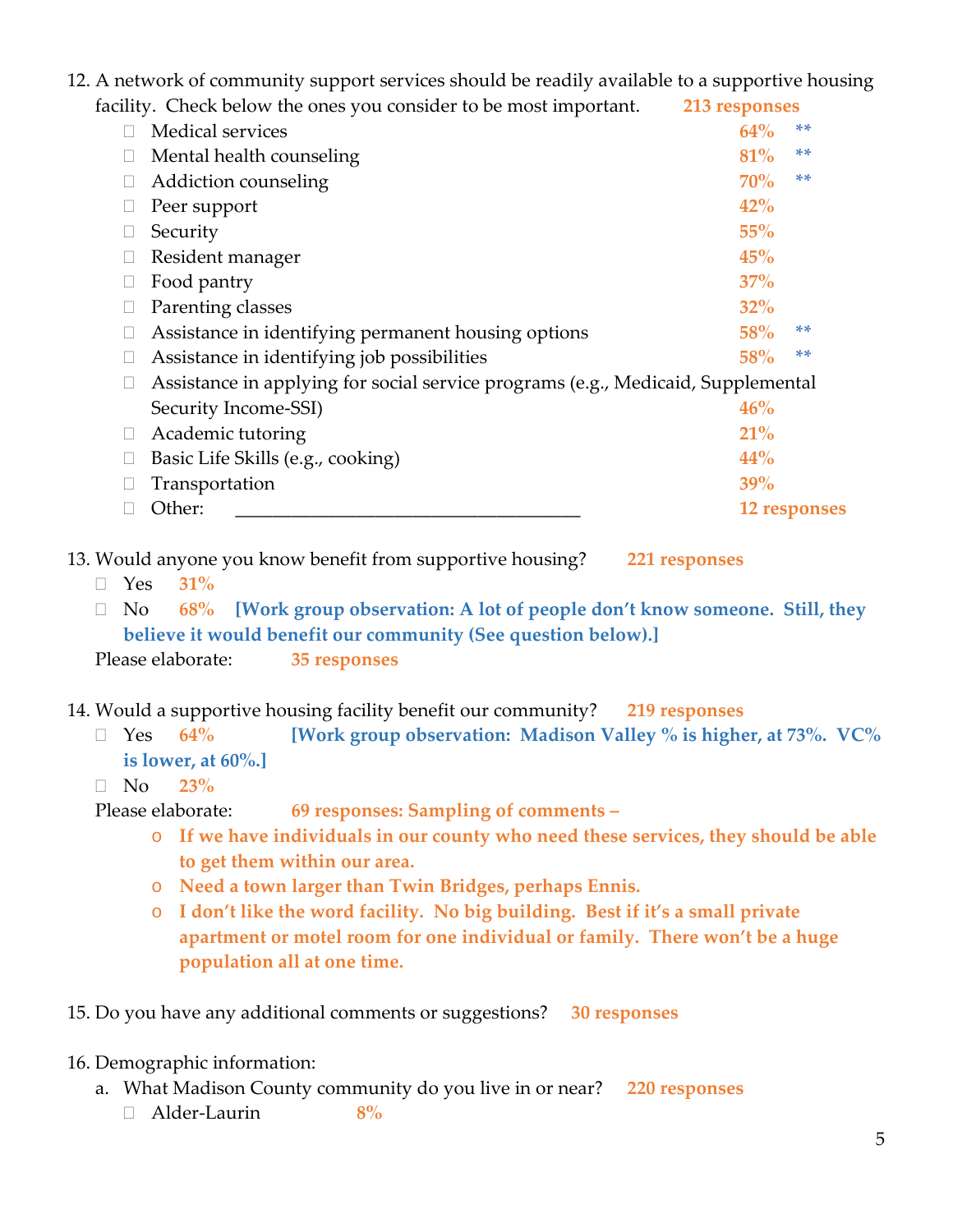| Big Sky              | 5%         |
|----------------------|------------|
| Cameron              | $1\%$      |
| Cardwell             | $1\%$      |
| Ennis                | 27%        |
| Harrison             | $2\%$      |
| McAllister           | $5\%$      |
| <b>Norris</b>        | $1\%$      |
| Pony                 | $4\%$      |
| Sheridan             | <b>32%</b> |
| Silver Star-Waterloo | $2\%$      |
| <b>Twin Bridges</b>  | <b>10%</b> |
| Virginia City        | $5\%$      |
|                      |            |

**Ruby Valley: 114 responses Madison Valley: 73 responses Virginia City: 10 responses [Work group observation: No surprises here. Responses pretty evenly dispersed throughout the County.]**

# b. How long have you lived in Madison County? **214 responses**

 Less than 1 year **4%** 1-5 years **25%** 6-20 years **48%** 20 years or longer **24% [Work group observation: >70% have lived here more than 5 years.]**

#### c. What is your age? **218 responses**

| $\Box$ Under 18    |  | $\langle 1\%$ |  |
|--------------------|--|---------------|--|
| $\Box$ 18-30       |  | $6\%$         |  |
| $\Box$ 31-64       |  | $52\%$        |  |
| $\Box$ 65 or older |  | 41%           |  |
|                    |  |               |  |

**[Work group observation: Age distribution reflects higher % of older County residents, than what 2018 Census estimates would suggest.]**

| 17. Personal/Professional/Civic Information:      | 192 responses |  |
|---------------------------------------------------|---------------|--|
| a. Check any that apply.                          |               |  |
| Health care provider (e.g., doctor, nurse)        | 16%           |  |
| $\Box$ Counselor (e.g., mental health, addiction) | $5\%$         |  |
| Part of the local law and justice system          | $3\%$         |  |
| <b>EMS</b> or Fire Department<br>$\Box$           | 20%           |  |
| Clergy                                            | 3%            |  |
| Teacher or school administrator                   | 10%           |  |